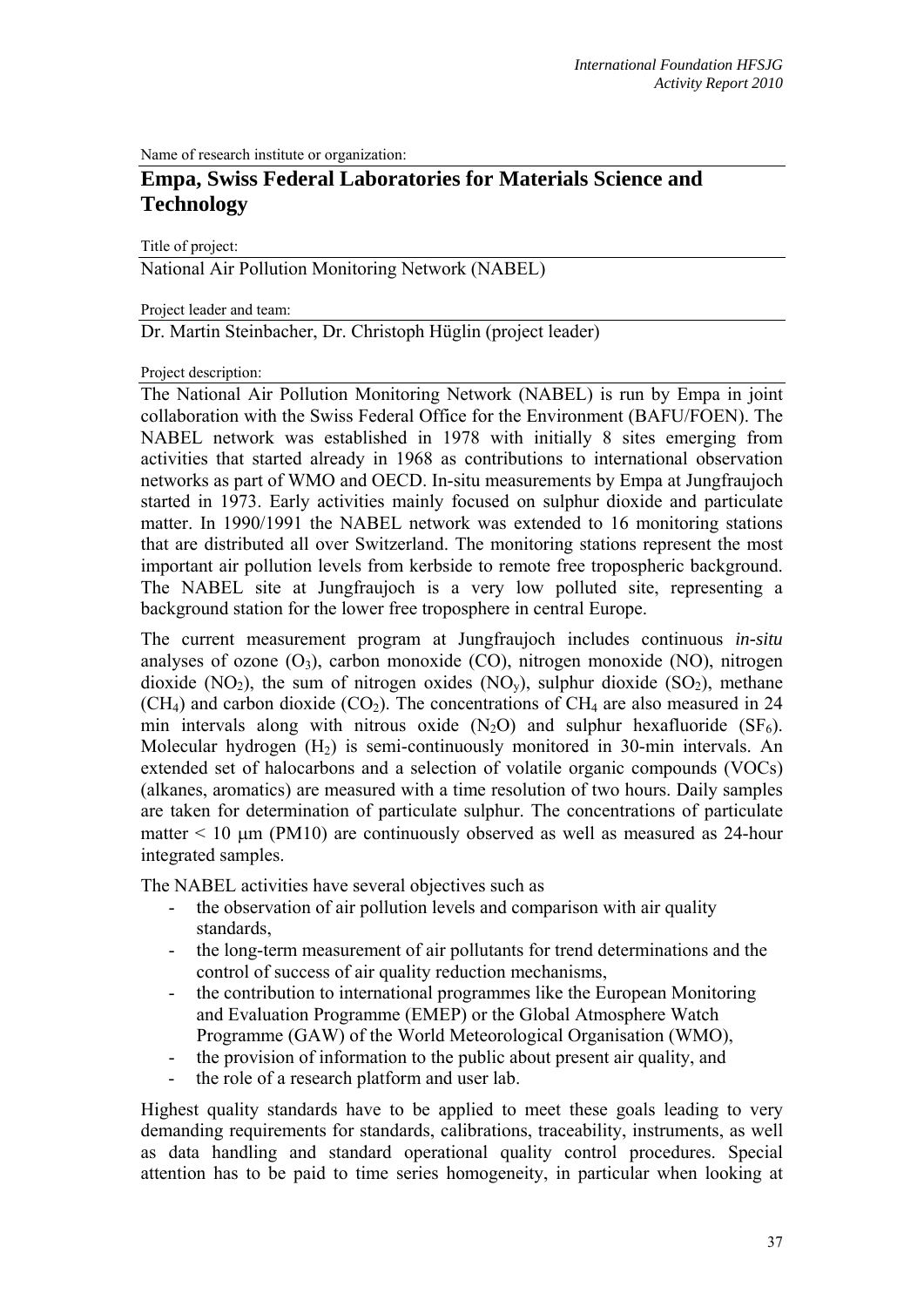atmospheric composition trends. Thus, thorough evaluations and intercomparisons have to be made especially when implementing novel measurement techniques.

A new generation of instrumentation mainly based on spectroscopic techniques has become available for continuous in-situ observations of various trace gases (e.g.  $CO<sub>2</sub>$ ,  $CH<sub>4</sub>$ , N<sub>2</sub>O, CO) in recent years. These instruments do have the potential to complement or replace current techniques as they often provide high precision measurements at high time resolutions. In December 2009, Empa installed a Cavity Ringdown Spectrometer (CRDS) at Jungfraujoch for the continuous observation of methane (CH<sub>4</sub>) and carbon dioxide (CO<sub>2</sub>) in addition to the existing CH<sub>4</sub> instrument. Up to now, a unique one-year data set of a side-by-side comparison of  $CH_4$  measurements with CRDS and the state-of-the-art Gas Chromatograph coupled with Flame Ionization Detection (GC-FID)) recorded at Jungfraujoch is now available. Figure 1 illustrates a 4-day time series of the  $CH<sub>4</sub>$  mixing ratios measured with both techniques. The CRDS records data in 2sec intervals. The high resolution data and 1min and 10min aggregates are shown along with  $CH<sub>4</sub>$  results of the discontinuously operating (single injections of 10ml sample volume every 24min) GC-FID. Both instruments report data on the WMO-2004 scale. The overall agreement is very good, no significant bias exists and the overall variability was well captured by both techniques. In terms of precision, the CRDS performs similarly well as the GC-FID at 1min resolution, but achieves superior precision when aggregating 10min averages (i.e. the smallest aggregate that is usually stored within the NABEL network). Moreover, the high resolution data show a considerable atmospheric short-term variability that predominantly appears during daytime that cannot be captured by the GC due to its discontinuous operation. The observed CH4 elevations of up to 60ppb compared to the general level are usually of very short nature as the elevated data often do not significantly contribute to elevated higher aggregates. However, these data can provide useful information on the steadiness of the ambient conditions. Future analyses are envisaged to use the high-frequency data for the determination of background, i.e. free tropospheric, conditions.



*Figure 1: 4-day time series of in-situ CH4 mixing ratios at Jungfraujoch in June 2010 measured with CRDS and GC-FID. High-resolution data and 1min and 10min aggergates are shown for the CRDS, results of single injections are displayed for the GC-FID.*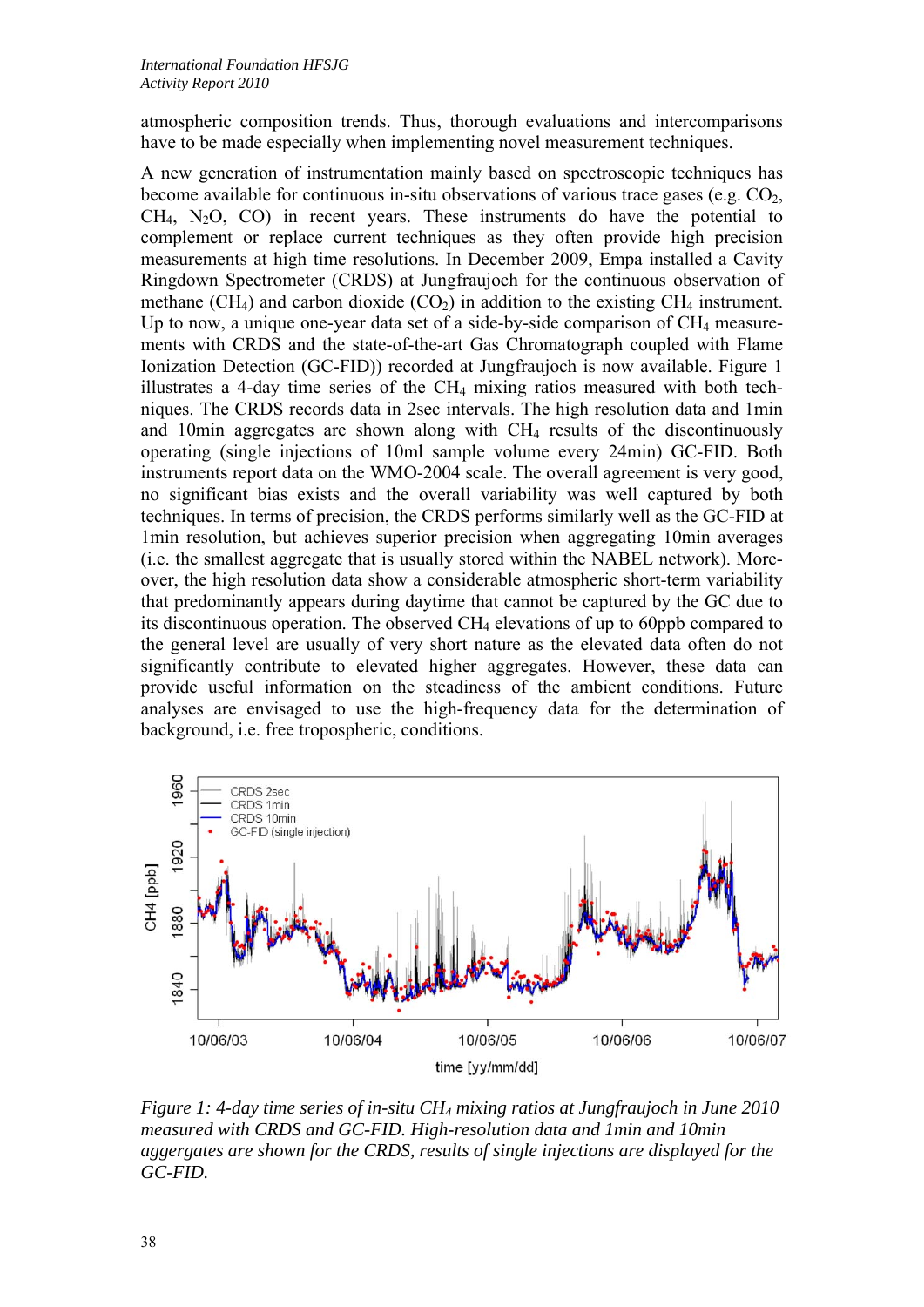The excellent agreement of the two techniques can be also seen in Figure 2 that illustrates a scatterplot of hourly averages of the CRDS (i.e. averages of about 1650 readings) and the GC-FID (i.e. mean values of 2 to 3 single injections) for the whole year. When analysing the observed differences (GC-FID – CRDS), only a negligible and insignificant bias  $(0.3 \pm 4.9 \text{ pb})$  well within the measurement uncertainties was observed.



*Figure 2: Scatterplot of hourly averages of CH4 mixing ratios at Jungfraujoch, measured with a Gas Chromatograph – Flame Ionization Detection (GC-FID) and Cavity Ringdown Spectroscopy (CRDS) for 2010. The grey and blue lines illustrate the 1:1 line and the orthogonal regression line, respectively. Number of data: 8152.* 

The one-year operation of a Cavity Ringdown Spectrometer for the determination of atmospheric CH4 mixing ratios at Jungfraujoch provides very satisfying results and confirmed the specifications retrieved in the laboratory of highly precise data at high time resolutions. The excellent agreement of the CH<sub>4</sub> data gathered with both techniques will allow monitoring the  $CH_4$  mixing ratios in the future without any inhomogeneity in the overall time series. Thus, the ongoing operation of the spectrometer will enable a more robust trend determination in the future due to its advanced precision. In addition, the instrument might provide useful information on the representativeness of the air masses when making use of the high-frequency data. Nevertheless, the gas chromatograph remains in operation at Jungfraujoch for independent quality control. As gas chromatographs require very little sample volumes, such systems are still well suited for flask analysis and the analysis of reference gases.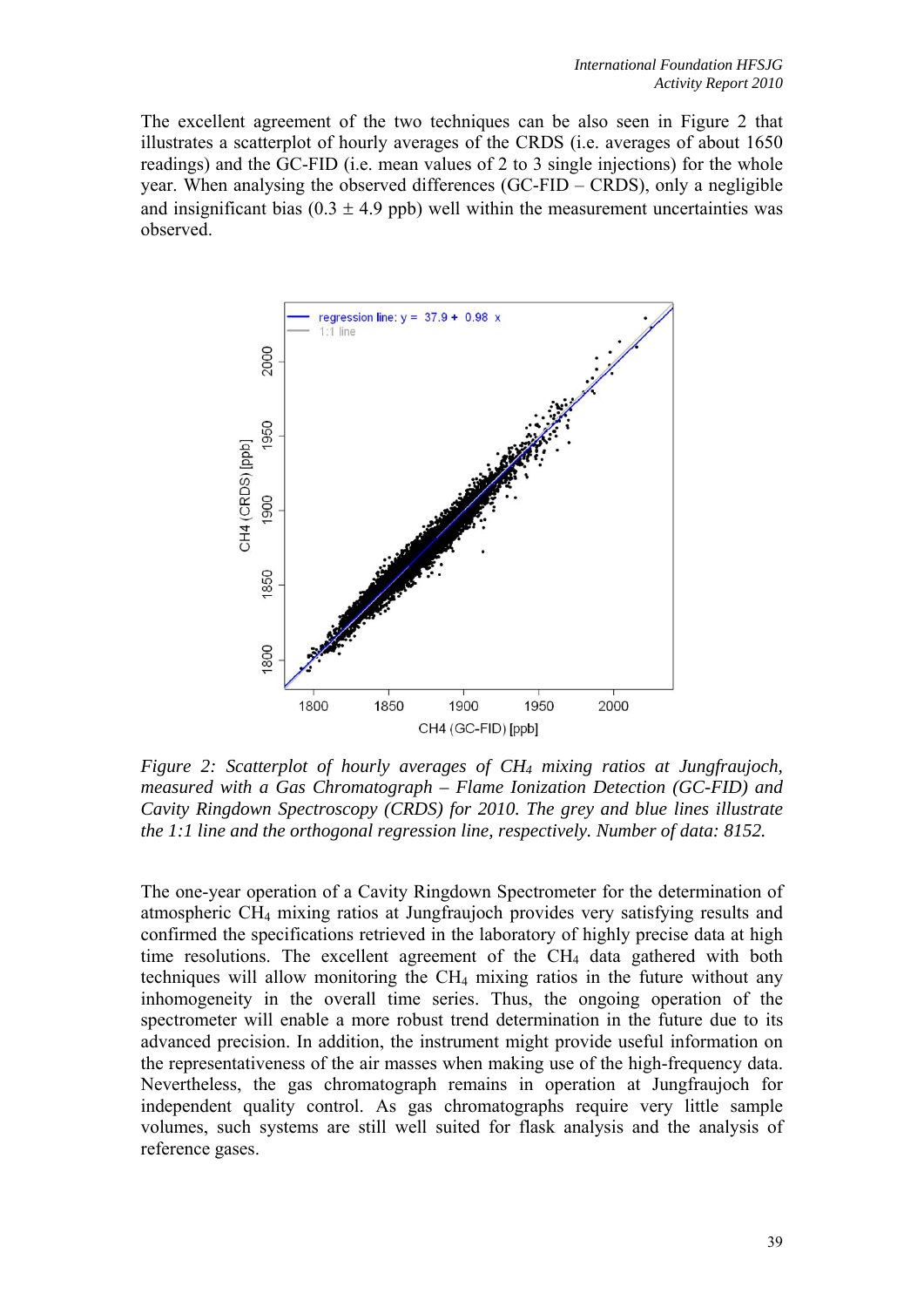Key words:

atmospheric chemistry, air quality, long-term monitoring

Internet data bases:

http://www.empa.ch/nabel

http://www.umwelt-schweiz.ch/buwal/de/fachgebiete/fg\_luft/luftbelastung/index.html

Collaborating partners/networks:

Bundesamt für Umwelt (BAFU)/ Federal Office for the Environment (FOEN) Global Atmosphere Watch (GAW) Labor für Atmosphärenchemie, Paul Scherrer Institut MeteoSchweiz Climate and Environmental Physics, University of Bern

Scientific publications and public outreach 2010:

# **Refereed journal articles and their internet access**

Corazza M., Bergamaschi, P., Vermeulen, A.T., Aalto, T., Haszpra, L., Meinhardt, F., O'Doherty, S., Thompson, R., Moncrieff, J., Popa, E., Steinbacher, M., Jordan, A., Dlugokencky, E.J., Brühl, C., Krol, M., Dentener, F., Inverse modelling of European N2O emissions: assimilating observations from different networks, Atmospheric Chemistry and Physics Discussions, **10**, 26319-26359, 2010.

http://www.atmos-chem-phys-discuss.net/10/26319/2010/acpd-10-26319-2010.html

Gilge S., Plass-Duelmer, C., Fricke, W., Kaiser, A., Ries, L., Buchmann, B., Steinbacher, M., Ozone, Carbon monoxide and Nitrogen oxides time series at four Alpine GAW mountain stations in Central Europe, Atmospheric Chemistry and Physics, **10**, 12295-12316, 2010.

http://www.atmos-chem-phys.net/10/12295/2010/acp-10-12295-2010.html

Liu, D., Flynn, M., Gysel, M., Targino, A., Crawford, I., Bower, K., Choularton, T., Juranyi, Z., Steinbacher, M., Hueglin, C., Curtius, J., Kampus, M., Petzold, A., Weingartner, E., Baltensperger, U., Coe, H., Single particle characterization of black carbon aerosols at a tropospheric alpine site in Switzerland. Atmospheric Chemistry and Physics, **10**, 7389-7407, 2010.

http://www.atmos-chem-phys.net/10/7389/2010/acp-10-7389-2010.html

Ruckstuhl A.F., Henne, S., Reimann, S., Steinbacher, M., Buchmann, B., Hueglin, C., Robust extraction of baseline signal of atmospheric trace species using local regression, Atmospheric Measurement Techniques Discussions, **3**, 5589-5612, 2010. http://www.atmos-meas-tech-discuss.net/3/5589/2010/amtd-3-5589-2010.html

Tuzson B., Mohn, J., Emmenegger, L., Henne, S., Brunner, D., Steinbacher, M., Buchmann, B., Continuous isotopic composition measurements of tropospheric  $CO<sub>2</sub>$ at Jungfraujoch (3580 m asl), Switzerland: real-time observation of regional pollution events, Atmospheric Chemistry and Physics Discussions, **10**, 24563-24593, 2010. http://www.atmos-chem-phys-discuss.net/10/24563/2010/acpd-10-24563-2010.html

Yver, C., Pison, I., Fortems-Cheiney, A., Schmidt, M., Bousquet, P., Ramonet, M., Jordan, A., Søvde, A., Engel, A., Fisher, R., Lowry, D., Nisbet, E., Levin, I., Hammer, S., Necki, J., Bartyzel, J., Reimann, S., Vollmer, M.K., Steinbacher, M., Aalto, T., Maione, M., Arduini, I., O'Doherty, S., Grant, A., Sturges, W., Lunder, C.R., Privalov, V., Paramonova, N., A new estimation of the recent tropo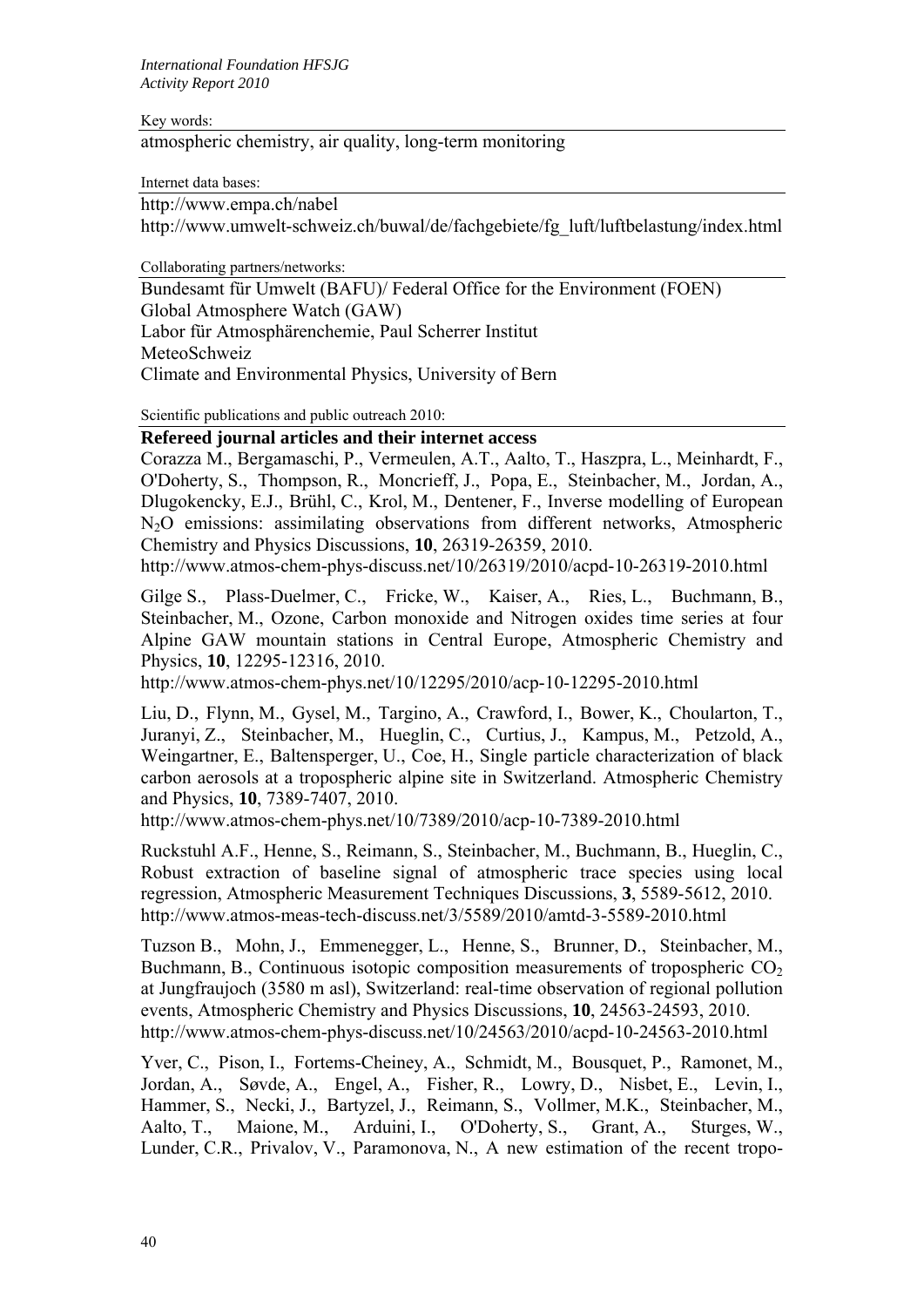spheric molecular hydrogen budget using atmospheric observations and variational inversion, Atmos. Chem. Phys. Discuss., **10**, 28963-29005, 2010. http://www.atmos-chem-phys-discuss.net/10/28963/2010/acpd-10-28963-2010.pdf

# **Conference papers**

Balzani Lööv, J.M., S. Henne, G. Legreid, J. Staehelin, S. Reimann, A.S.H. Prevot, M. Steinbacher, and M.K. Vollmer, Estimation of background concentrations of trace gases at the Swiss Alpine site Jungfraujoch (3580 m asl, Symposium on Atmospheric Chemistry and Physics at Mountain Sites, Interlaken, CH, 8 – 10 June 2010.

Bergamaschi, P., M. Corazza, A. Vermeulen, A. Manning, M. Athanassiadou, P. Bousquet, R. Thompson, M. Heimann, K. Trusilova, E. Popa, L. Haszpra, J. Mocrieff, R. Neubert, E. Nisbet, T. Alto, F. Meinhardt, L. Ries, M. Steinbacher, F. Artuso, and E. Dlugokencky, Inverse modeling of European CH<sub>4</sub> and N<sub>2</sub>O emissions, Nitrogen and the European Greenhouse Gas Balance, Solothurn, CH, 3 – 4 February 2010.

Brunner, D., S. Henne, J. Klausen, and B. Buchmann, A Global Lagrangian Model to Study Trace Gas Variability and Long Range Transport, Symposium on Atmospheric Chemistry and Physics at Mountain Sites, Interlaken, CH, 8 – 10 June 2010.

Buchmann, B., Reactive Gases and Greenhouse Gases at the GAW site Jungfraujoch, Earth Observation Programme Board, Jungfraujoch, CH, 28 May 2010.

Buchmann, B., Integrated Carbon Observation System, Status Switzerland, ICOS Stakeholder Meeting, Helsinki, FIN, 31 May – 2 June 2010.

Collaud Coen, M., E. Weingartner, S. Nyeki, M. Steinbacher, and U. Baltensperger, Impact of synoptic weather types on the planetary boundary layer influence at the Jungfraujoch, Symposium on Atmospheric Chemistry and Physics at Mountain Sites, Interlaken, CH, 8 – 10 June 2010.

Emmenegger, L., B. Tuzson, J. Mohn, N. Heeb, D. Brunner, M. Steinbacher, and B. Buchmann, Regional pollution events observed by continuous measurements of  $\delta^{13}$ C-CO<sub>2</sub> and  $\delta^{18}$ O-CO<sub>2</sub> at Jungfraujoch using quantum cascade laser spectroscopy, Symposium on Atmospheric Chemistry and Physics at Mountain Sites, Interlaken, CH, 8 – 10 June 2010.

Fiore, A., D. Jaffe, E. Fischer, J. Staehelin, S. Pandey, M. Steinbacher, and C. Zellweger, Measured and modelled PAN mixing ratios in the free troposphere, Symposium on Atmospheric Chemistry and Physics at Mountain Sites, Interlaken, CH, 8 – 10 June 2010.

Henne, S., C. Hüglin, D. Brunner, M. Steinbacher, and B. Buchmann, Robust estimation of baseline signal considering latitudinal concentration gradients, Symposium on Atmospheric Chemistry and Physics at Mountain Sites, Interlaken, CH, 8 – 10 June 2010.

Henne, S., D. Brunner, J. Klausen, and B. Buchmann, Inter-Annual Variability of CO and CH4 Observations Interpreted by a Global Lagrangian Transport Model, European Geophysical Union, Vienna, AUT, 3 – 7 May 2010.

Henne, S., D. Brunner, J. Klausen, and B. Buchmann, Inter-Annual Variability of CO and CH4 Observations Interpreted by a Global Lagrangian Transport Model, NOAA ESRL Global Monitoring Annual Meeting, Boulder, Colorado, USA, 18 – 19 May 2010.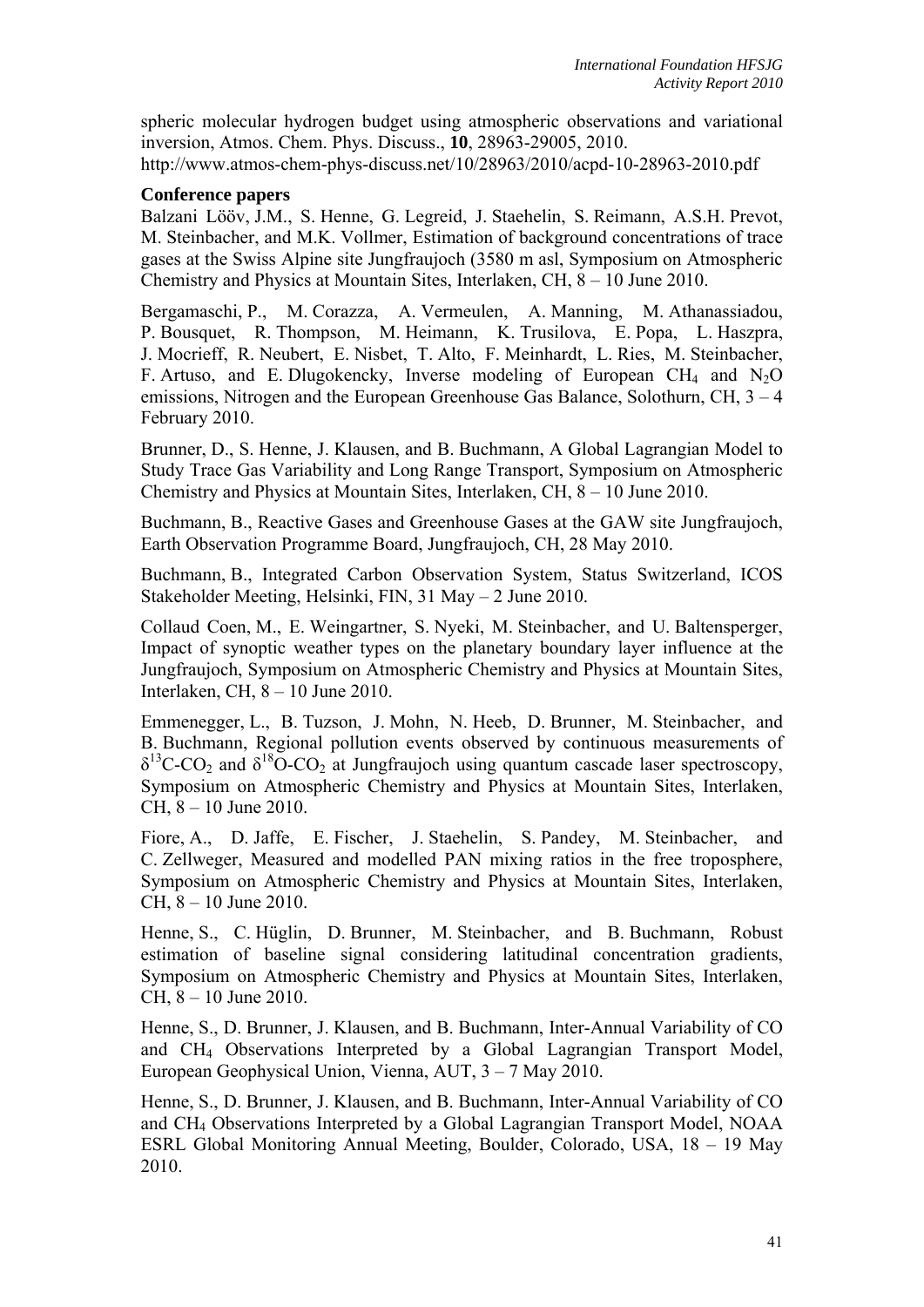Hueglin, C., Recent technologies for air pollution monitoring, Workshop and Conference on Current and Future Air Quality Monitoring, Royal Society of Chemistry/AirMonTech, London, GB, 14 – 15 December 2010.

Hueglin, C., Performance of laserspectroscopic technologies for determination of regulated compounds, Workshop and Conference on Current and Future Air Quality Monitoring, Royal Society of Chemistry/AirMonTech, London, GB, 14 – 15 December 2010.

Kaiser, A., H. Scheifinger, M. Steinbacher, S. Gilge, L. Ries, C. Uglietti, and M. Leuenberger, Meteorological interpretation of the high Alpine carbon dioxide and ozone concentrations, Symposium on Atmospheric Chemistry and Physics at Mountain Sites, Interlaken, CH, 8 – 10 June 2010.

Pandey, S., J. Staehelin, D. Brunner, M. Steinbacher, U. Weers, C. Zellweger, E. Weingartner, and M. Collaud Coen, M., NOy speciation and relationship with PAN in the troposphere from measurements at Jungfraujoch, Symposium on Atmospheric Chemistry and Physics at Mountain Sites, Interlaken, CH, 8 – 10 June 2010.

Pandey, S., S. Henne, J. Staehelin, U. Weers, L. Ries, M. Steinbacher, and T.Peter, PAN transport at Alpine sites from European planetary boundary layer, American Geophysical Union Fall Meeting, San Francisco, USA; 13 – 17 Decmber 2010.

Ruckstuhl, A.F., S. Henne, S. Reimann, M. Steinbacher, B. Buchmann, and C. Hueglin, Estimation of background concentrations of atmospheric trace gases using robust local regression, Symposium on Atmospheric Chemistry and Physics at Mountain Sites, Interlaken, CH, 8 – 10 June 2010.

Scheeren, B., and M. Steinbacher, Comparing in-situ greenhouse gas observations from Jungfraujoch and Ispra: on the role of advection of Po Valley air pollution, Symposium on Atmospheric Chemistry and Physics at Mountain Sites, Interlaken, CH, 8 – 10 June 2010.

Staehelin, J., J. Cui, S. Pandey, M. Sprenger, M. Steinbacher, S. Henne, and M. Collaud Coen, Ozone and ozone precursors at Jungfraujoch (Switzerland): Data analysis and long-term changes, Symposium on Atmospheric Chemistry and Physics at Mountain Sites, Interlaken, CH, 8 – 10 June 2010.

Steinbacher, M., D. Brunner, S. Henne, M. K. Vollmer, and S. Reimann, In-situ Methane Observations at Jungfraujoch: European Source Allocations and Emission estimates, Symposium on Atmospheric Chemistry and Physics at Mountain Sites, Interlaken, CH, 8 – 10 June 2010.

Steinbacher, M., B. Schwarzenbach, B. Buchmann, and C. Hueglin, Continuous insitu Air Quality Measurements at Jungfraujoch as Part of the Swiss National Air Pollution Monitoring Network (NABEL), Symposium on Atmospheric Chemistry and Physics at Mountain Sites, Interlaken, CH, 8 – 10 June 2010.

Steinbacher, M., Experiences from the Swiss National Air Pollution Monitoring Network, International Workshop on GAW, Jakarta, IDN, 06 – 07 October 2010.

Steinbacher, M., S. Reimann, M. K. Vollmer, M. Hill, and C. Hueglin, VOC Observations Within the Swiss National Air Pollution Monitoring Network, 3rd WMO/GAW expert meeting on global observations of VOCs, Helsinki, FIN, 29 – 30 June 2010.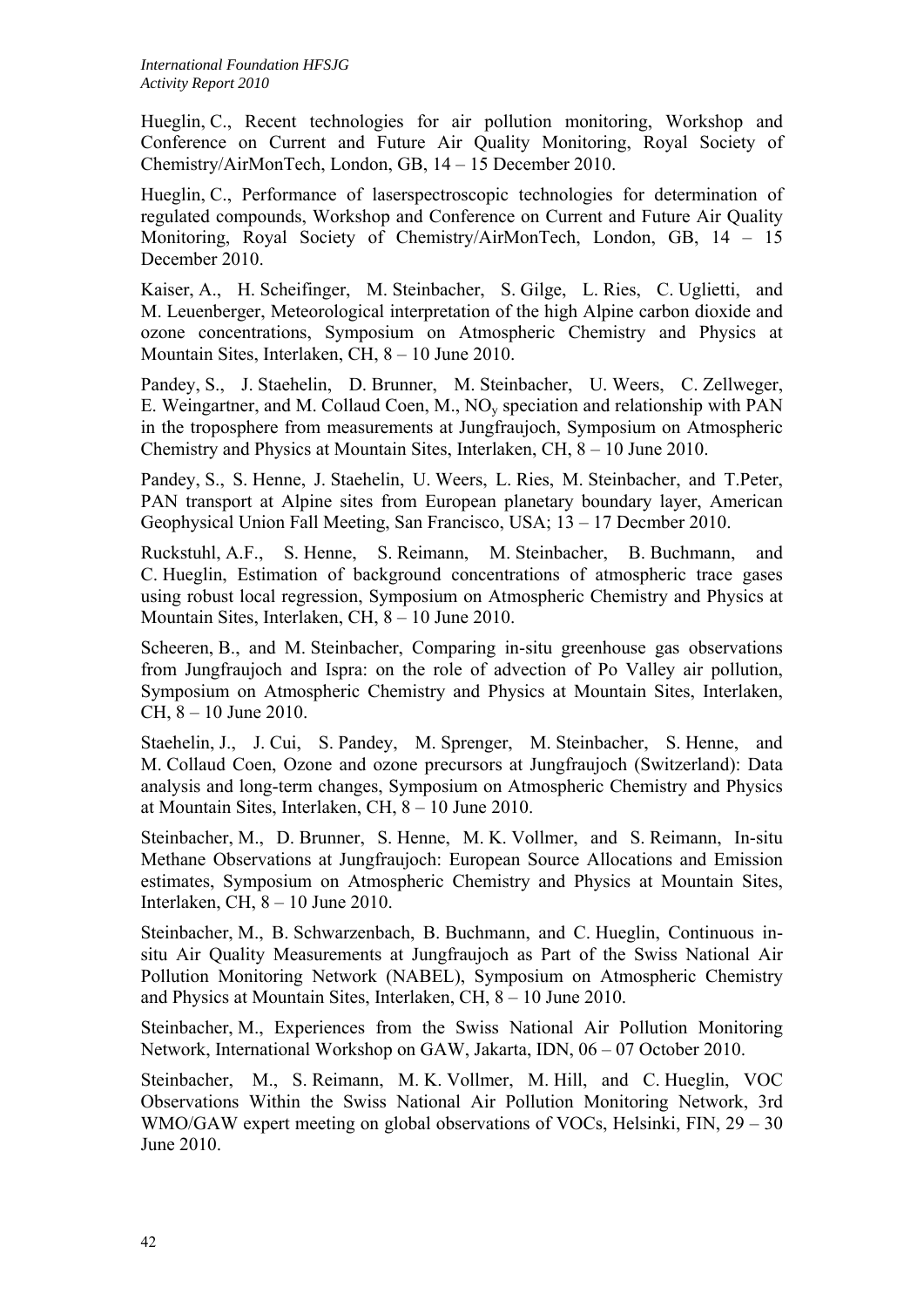Steinbacher M., C. Zellweger, and C. Hueglin, Continuous in-situ  $CH_4$  and  $CO_2$ Observations at Jungfraujoch using Cavity Ring Down Spectroskopy, Swiss Global Change Day, Bern, CH, 20 April 2010.

Tuzson, B., J. Mohn, M. Steinbacher, S. Henne, D. Brunner, and L. Emmenegger, Long-term and in situ spectroscopic measurements of  $\delta^{13}$ C and  $\delta^{18}$ O of CO<sub>2</sub> at Jungfraujoch (3580 masl) reveal regional pollution events. ISI 2010, The Fifth International Symposium on Isotopomers. Amsterdam, NED, 21 – 25 June 2010.

### **Theses**

Bond, S. W. Sources and Sinks of Hydrogen in the Atmosphere during Transition to Hydrogen-based Transportation. PhD Thesis, ETH Zurich, 2010.

#### **Data books and reports**

BAFU, NABEL Luftbelastung 2009. Umwelt Zustand Nr. 1016, pp. 142. Bundesamt für Umwelt, Bern, 2010.

Empa and BAFU, Technischer Bericht 2010 zum Nationalen Beobachtungsnetz für Luftfremdstoffe (NABEL), pp. 206, Dübendorf, 2010. Available online: http://www.empa.ch/plugin/template/empa/\*/99311

# **Magazine and Newspapers articles**

"Nuages de cendres", 24 heures, April 20, 2010.

"Asche hat die Jungfrau erreicht", Berner Zeitung, April 20, 2010.

"Vulcano: aumentano le polveri fini", Corriere del Ticino, April 20, 2010.

"Hausse des particules fines liées au volcan en Suisse", tsrinfo.ch, rsr.ch, April 20, 2010.

"La situazione", Le Regione Ticino, April 21, 2010.

"Aschewolke laut WHO unbedenklich", Walliser Bote, April 21, 2010.

"Bisher keine gesundheitlichen Folgen des Vulkanausbruchs", Tagesanzeiger, April 21, 2010.

"Empa bestimmt erstmals Vulkanaschekonzentrationen auf dem Jungfraujoch", Chemie.de NEWS-Center, http://www.chemie.de/news/d/116681, April 22, 2010.

"Empa bestimmt erstmals Vulkanaschekonznetrationen auf dem Jungfraujoch", analytica-world, http://www. analytica-world.com/news/d/116681, April 22, 2010.

"Vulcano: le ceneri sono in Svizzera", ticinonews.ch, April 23, 2010.

"Vulkanasche ist im Schweizer Flachland gelandet", Basler Zeitung, April 23, 2010.

"Vulkanaschekonzentrationen auf dem Jungfraujoch", Der PVB – Ihre Zeitung, May 06, 2010.

"Lähmendes Halbwissen", Nachrichten aus der Chemie, #58, July – August 2010, 2010.

"Unabhängige Überwachung der Emissionen", NZZ am Sonntag, December 06, 2010.

"Unschätzbare Informationen durch langfristige Messungen", SCNAT info, 2/2010, 2010.